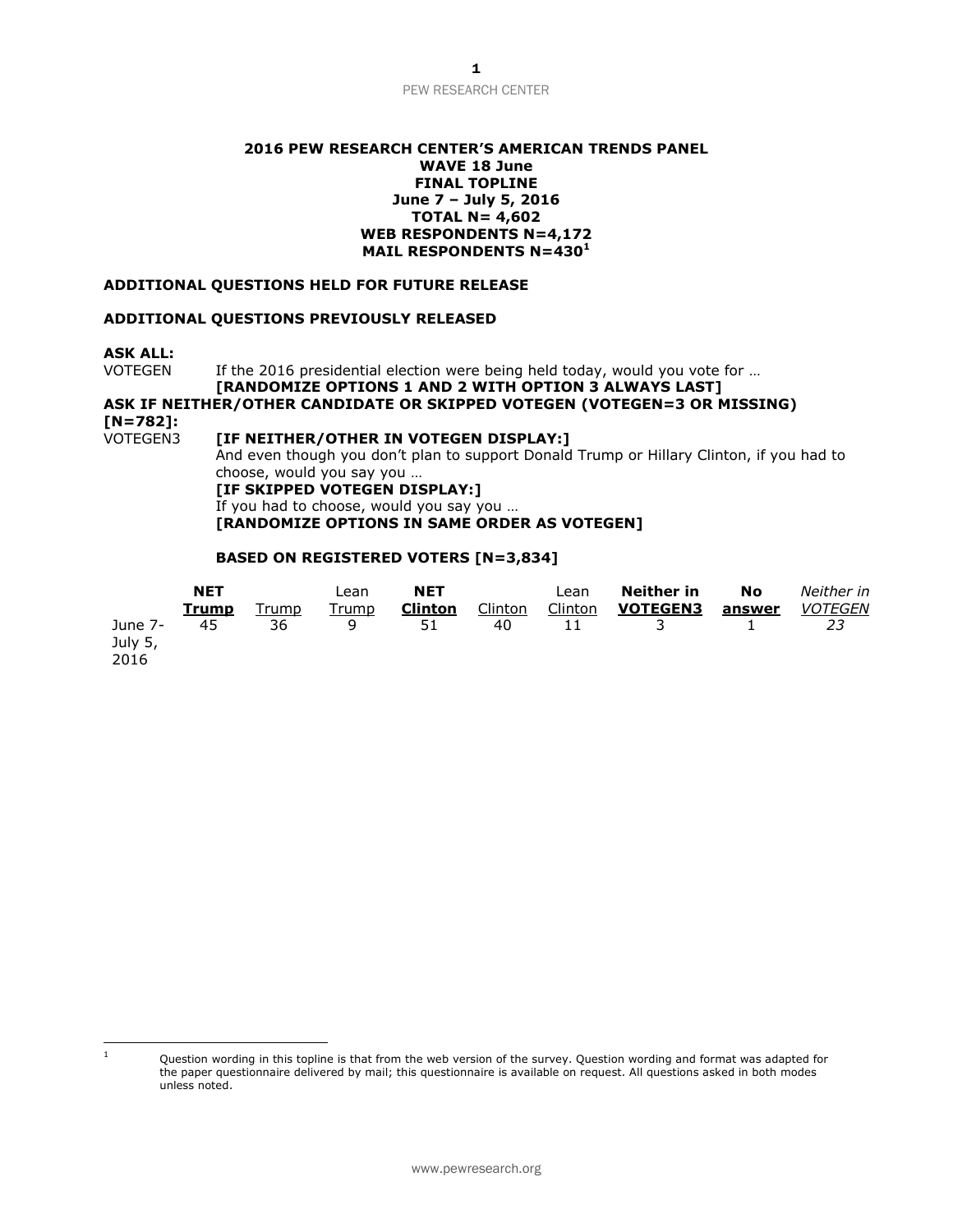#### PEW RESEARCH CENTER

#### **ASK IF SELECTED CANDIDATE (VOTEGEN=1,2):**

SHAREPREF Thinking about your preference in the 2016 presidential election, which best describes you? **[REVERSE SCALE FOR RANDOM ½ OF RESPONDENTS]**

#### **BASED ON REGISTERED VOTERS**

June 7-July 5

2016

#### **Among Trump supporters (VOTEGEN=1) 2 [N=1,354]**

- 7 I'd rather other people not know that I support Trump
	- I don't mind if other people know I support Trump but I don't go out of
- 57 my way to say it
- 35 I'm pretty outspoken with others about my support for Trump
- 1 No answer

#### **Among Clinton supporters (VOTEGEN=2)<sup>3</sup> [N=1,698]**

- 8 I'd rather other people not know that I support Clinton 60 I don't mind if other people know I support Clinton but I don't go out of my way to say it 31 I'm pretty outspoken with others about my support for Clinton
- 1 No answer

# **ASK ALL:**

How often does the 2016 presidential election come up in the conversations you have, either in person, over the phone or online?

- June 7-July 5
	- 2016
		- 21 Very often
		- 40 Somewhat often
		- 29 Not too often
		- 9 Not at all
		- 1 No answer

### **ASK IF CONVERSE ABOUT ELECTION (CONVOP=1-3):**

CONSUPRT And have you recently had a conversation about the 2016 presidential election, either in person, over the phone or online, with someone who … **[RANDOMIZE ITEMS]**

## **BASED ON TOTAL:**

|    |                         |     |    |        |            | Νo        |
|----|-------------------------|-----|----|--------|------------|-----------|
|    |                         |     |    |        | Election   | answer to |
|    |                         |     |    | No     | comes up   | election  |
|    |                         | Yes | No | answer | not at all | comes up  |
| a. | Supports Donald Trump   |     |    |        |            |           |
|    | June 7-July 5, 2016     | 51  | 35 |        | q          |           |
| b. | Supports Hilary Clinton |     |    |        |            |           |
|    | June 7-July 5, 2016     | 53  | 35 |        | a          |           |

 $\overline{z}$  $\frac{2}{3}$  Does not include those who lean toward Donald Trump (VOTEGEN3=1).

Does not include those who lean toward Hillary Clinton (VOTEGEN3=2).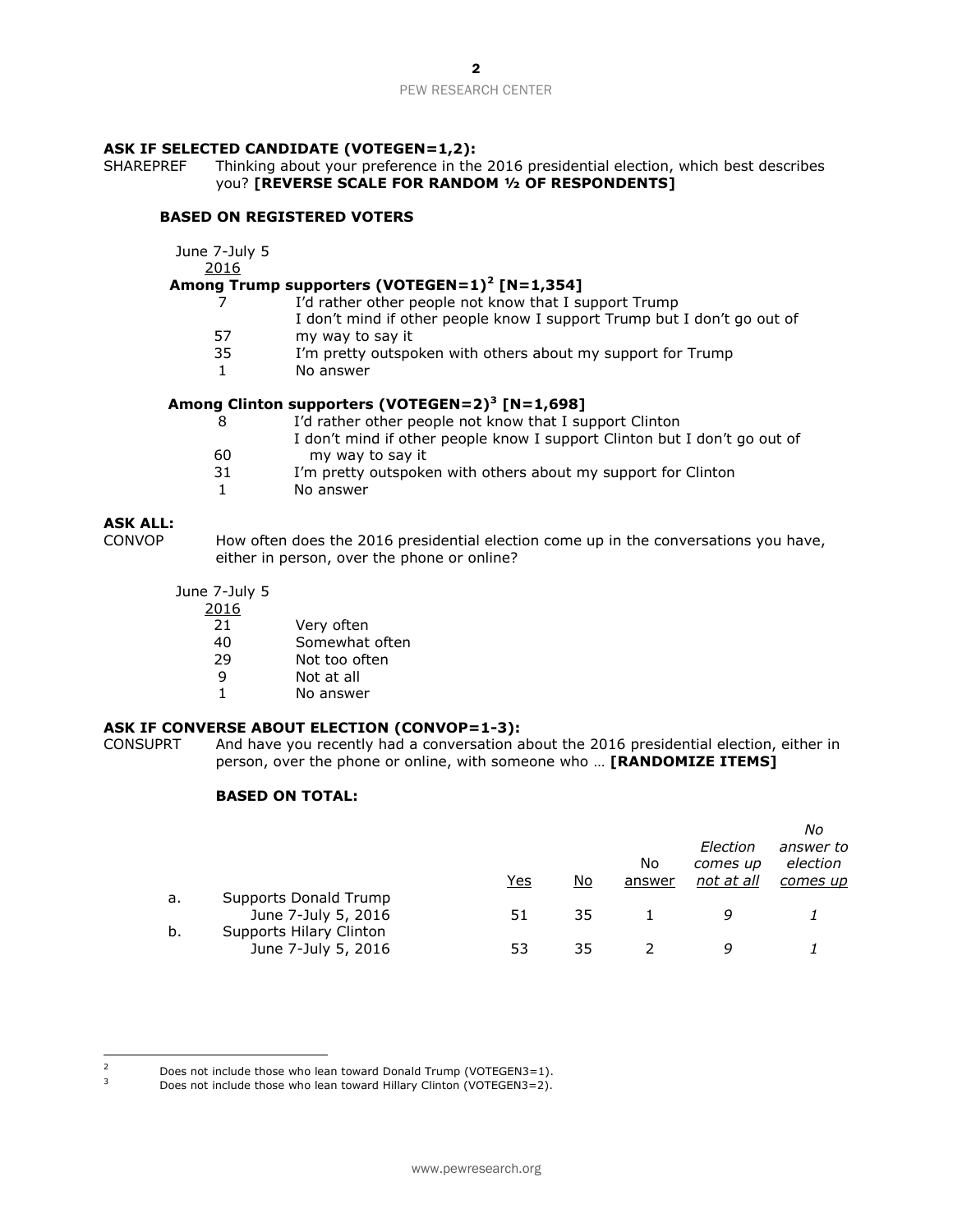3

### PEW RESEARCH CENTER

# **ASK IF CONVERSE ABOUT ELECTION (CONVOP=1-3):**<br>CAMPISSUE Overall, would you say your recent conversal

CAMPISSUE Overall, would you say your recent conversations about the 2016 presidential election have been … **[RANDOMIZE]**

| June 7-July 5<br>2016<br>57<br>30<br>$\mathcal{P}$ | Mostly about the candidates' personalities and comments<br>Mostly about specific issues or policy positions<br>No answer |
|----------------------------------------------------|--------------------------------------------------------------------------------------------------------------------------|
| 9                                                  | Election comes up not at all<br>No answer to election comes up                                                           |

# **ASK ALL:**

FRIENDP Thinking about your close friends, how many would you say … **[RANDOMIZE ITEMS]**

|    |                                               | A lot | Some | Just a few | None | No answer |
|----|-----------------------------------------------|-------|------|------------|------|-----------|
| а. | Support Donald Trump<br>June 7-July 5, 2016   | 19    | 25   | 25         | 30   |           |
| b. | Support Hilary Clinton<br>June 7-July 5, 2016 | 22    | 31   | 26         | 1 Q  |           |